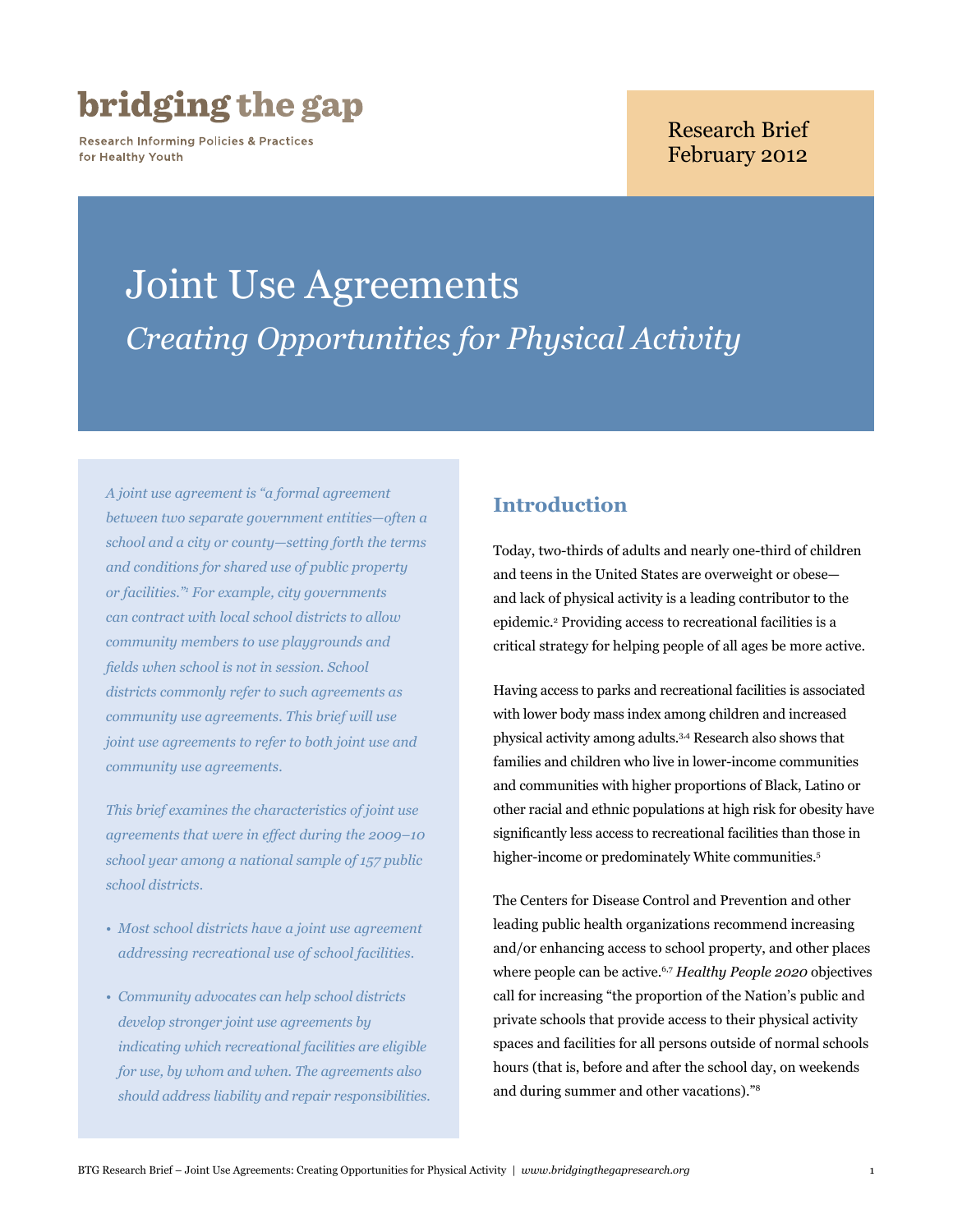Most states have laws that encourage or even require schools to open their facilities—gymnasiums, playgrounds, sports fields, courts and tracks—to the community for recreation or other civic uses. Yet many school districts have real and perceived concerns about security, supervision, maintenance, safety, insurance and liability in the event of injury that prevent them from allowing community members to use school property.<sup>1,9-11</sup>

This brief describes the characteristics of joint use agreements in place among a national sample of 157 public school districts. Each agreement was analyzed to determine if it facilitates or inhibits opportunities for physical activity in a community. The findings identify opportunities for strengthening the agreements and provide guidance for local policymakers and community advocates who are working to increase physical activity among children and adults.

## **Key Findings**

*The vast majority of school districts had an agreement that allowed public use of school property.*

**•**  During the 2009–10 school year, 93 percent of the school districts studied had a joint use agreement in place and 81 percent of the agreements specifically mentioned use of school property for recreational purposes.

*A substantial percentage of school districts did not specify which facilities were available for public use.* 

- **•**  Most of the agreements indicated that facilities *generally* (95%) and school buildings and grounds *generally* (83%) may be available for public use. Fewer agreements mentioned specific types of facilities by name, such as gymnasiums, fields, playgrounds or a track.
- **•**  There also was great variation in the types of facilities that were specifically mentioned in the agreements. Analyses indicated that only 41 percent of the agreements specified both indoor and outdoor facilities were available for public use.



*Many of the agreements did not clearly define who was eligible to use the school facilities.* 

- **•**  Vague categories, such as undefined community groups (81%) or groups *generally* (40%), were used to define eligible users in many of the agreements.
- Most agreements (86%) allowed school-sponsored or school-affiliated groups to use their facilities. Other categories of eligible users, such as parks and recreation departments, individual users and YMCAs were less frequently mentioned by name.

#### *In general, the agreements allowed for the facilities to be used at any time that did not interfere with school activities.*

**•**  Far fewer agreements specifically mentioned the availability of school facilities during weekends, vacations, holidays or after-school hours.

#### *While most agreements addressed liability and repair responsibilities, more than 25 percent of the agreements were silent on one or both of these issues.*

- Seventy-three percent of the agreements specifically identified which entity or party would be responsible for repairs associated with damage to school property (not shown in figure).
- **•**  Seventy percent of the agreements delineated who would be liable for loss associated with damage to school property (not shown in figure).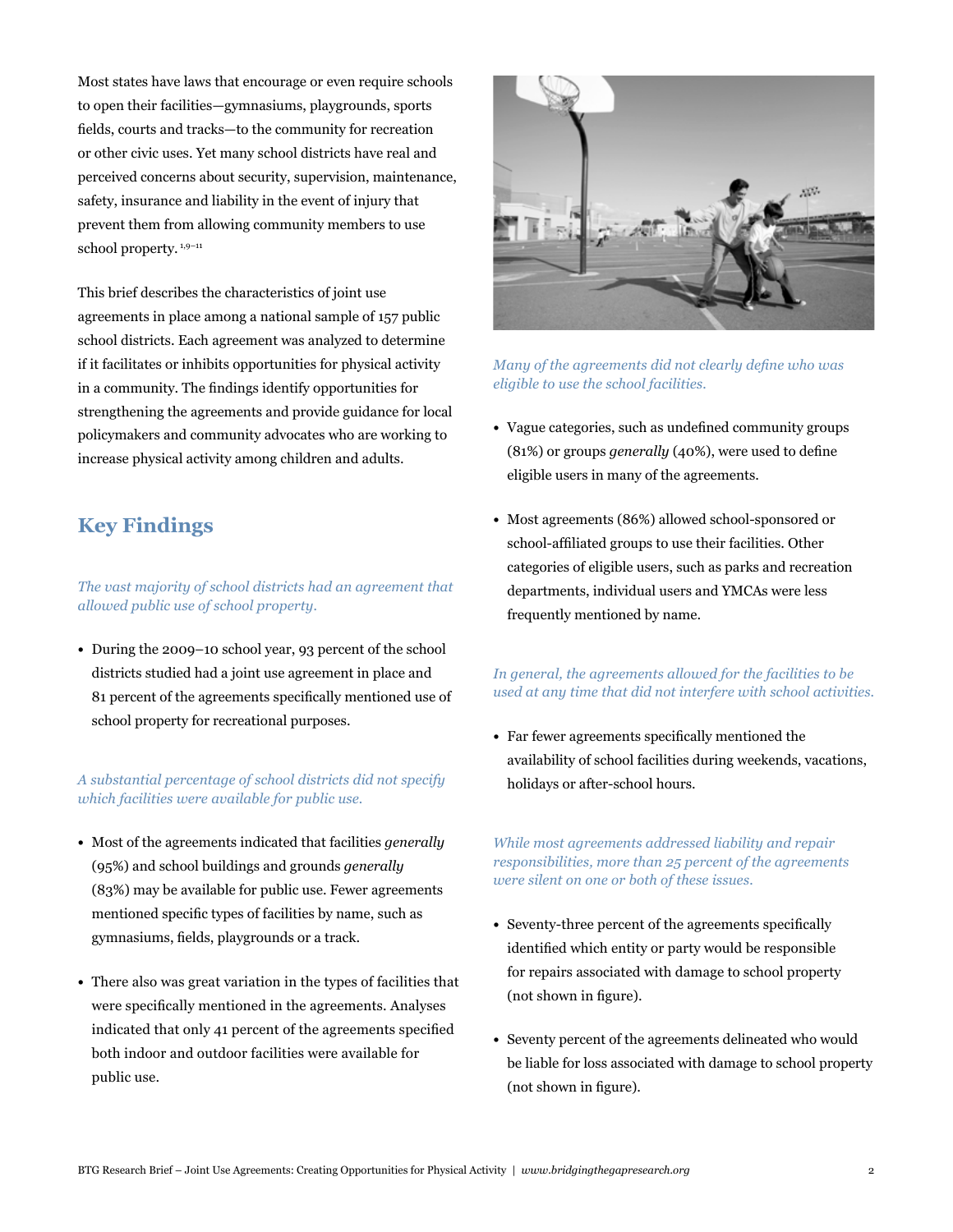## FIGURE 1 Joint Use Agreement Provisions



#### WHAT FACILITIES MAY BE USED

#### WHO CAN USE THE FACILITIES







N=146 public school districts with agreements in place during school year 2009-10.

\*Other includes: pool, basketball courts, tennis courts and/or weight room.

\*\*Community groups may include groups not explicitly mentioned, such as Boys & Girls Clubs or other organizations.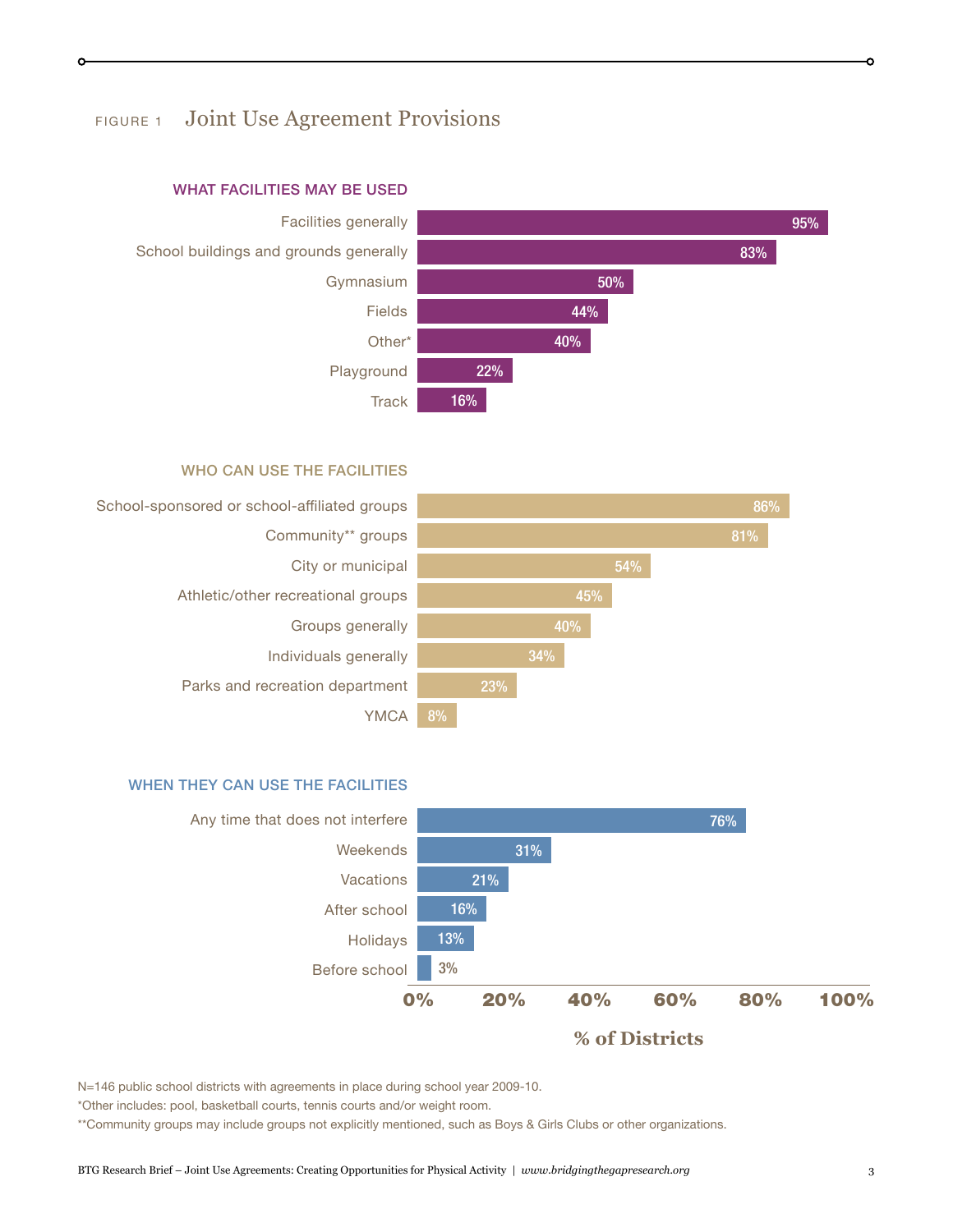## **Conclusion and Policy Implications**

Joint use agreements encourage physical activity by making existing school facilities available to the community outside of school hours. The adoption of such agreements can be a cost-effective strategy for increasing physical activity among children and adults, especially those who live in communities that lack recreational facilities.

While most school districts already have joint use agreements in place, they often are vague and do not clearly define which facilities may be used for recreational purposes, when facilities may be used or who is eligible to use the facilities. Revising the agreements to address these issues would help maximize the potential of existing recreational facilities by providing more opportunities for residents to be active. Properly written agreements also can protect schools against liability issues, facilitate cost sharing and address other concerns that prevent schools from allowing community members to use their facilities.<sup>1,9</sup>

School districts and local policymakers should review their existing joint use agreements to ensure that they allow community members easy access to school recreational facilities outside of school hours. Specifically, decisionmakers should ensure that the agreement:

- **•**  clearly identifies eligible facilities that may be used for recreational purposes.
- **•**  clearly defines eligible users and the times when facilities are available.
- **•**  specifies any liability and repair responsibilities for eligible users.

Community advocates should work with school districts to develop a strong agreement that benefits both the school district and the eligible users. Advocates and schools also should work together to promote opportunities for residents to use the available facilities for physical activity.

The National Policy and Legal Analysis Network to Prevent Childhood Obesity provides resources to help develop and implement joint use agreements, including model agreements, an overview of liability risks in all 50 states and a checklist for creating an agreement.\*

## **Study Overview**

This study was based on an analysis of joint use agreements collected by the Bridging the Gap program at the University of Illinois at Chicago. The researchers examined agreements that were in effect during the 2009–10 school year among a national sample of 157 public school districts for the 2009–10 school year. Agreements were obtained from 146 districts (93%), with an additional 11 districts (7%) indicating that they did not have an agreement in place. All agreements were independently analyzed by two researchers and were jointly reviewed to reach a consensus in the coding.

## **Authors**

This brief was prepared on behalf of the Bridging the Gap program by Jamie Chriqui, PhD, MHS; Rebecca Schermbeck, MPH, MS, RD; Sandy Slater, PhD, MS; Linda Schneider, DC, MS; Dianne Barker, MHS; and Frank Chaloupka, PhD. With the exception of Ms. Barker, all authors are affiliated with the Health Policy Center in the Institute for Health Research and Policy at the University of Illinois at Chicago. Ms. Barker is with Barker Bi-Coastal Health Consultants, Inc.

## **About Bridging the Gap**

*Bridging the Gap* is a nationally recognized research program of the Robert Wood Johnson Foundation dedicated to improving the understanding of how policies and environmental factors influence diet, physical activity and obesity among youth, as well as youth tobacco use. The program identifies and tracks information at the state, community and school levels; measures change over time; and shares findings that will help advance effective solutions for reversing the childhood obesity epidemic and preventing young people from smoking. Bridging the Gap is a joint project of the University of Illinois at Chicago's Institute for Health Research and Policy and the University of Michigan's Institute for Social Research. For more information, visit *www.bridgingthegapresearch.org*.

\* More information about NPLAN's joint use agreement resources is available at [www.nplanonline.org/nplan/joint-use](http://www.nplanonline.org/nplan/joint-use).